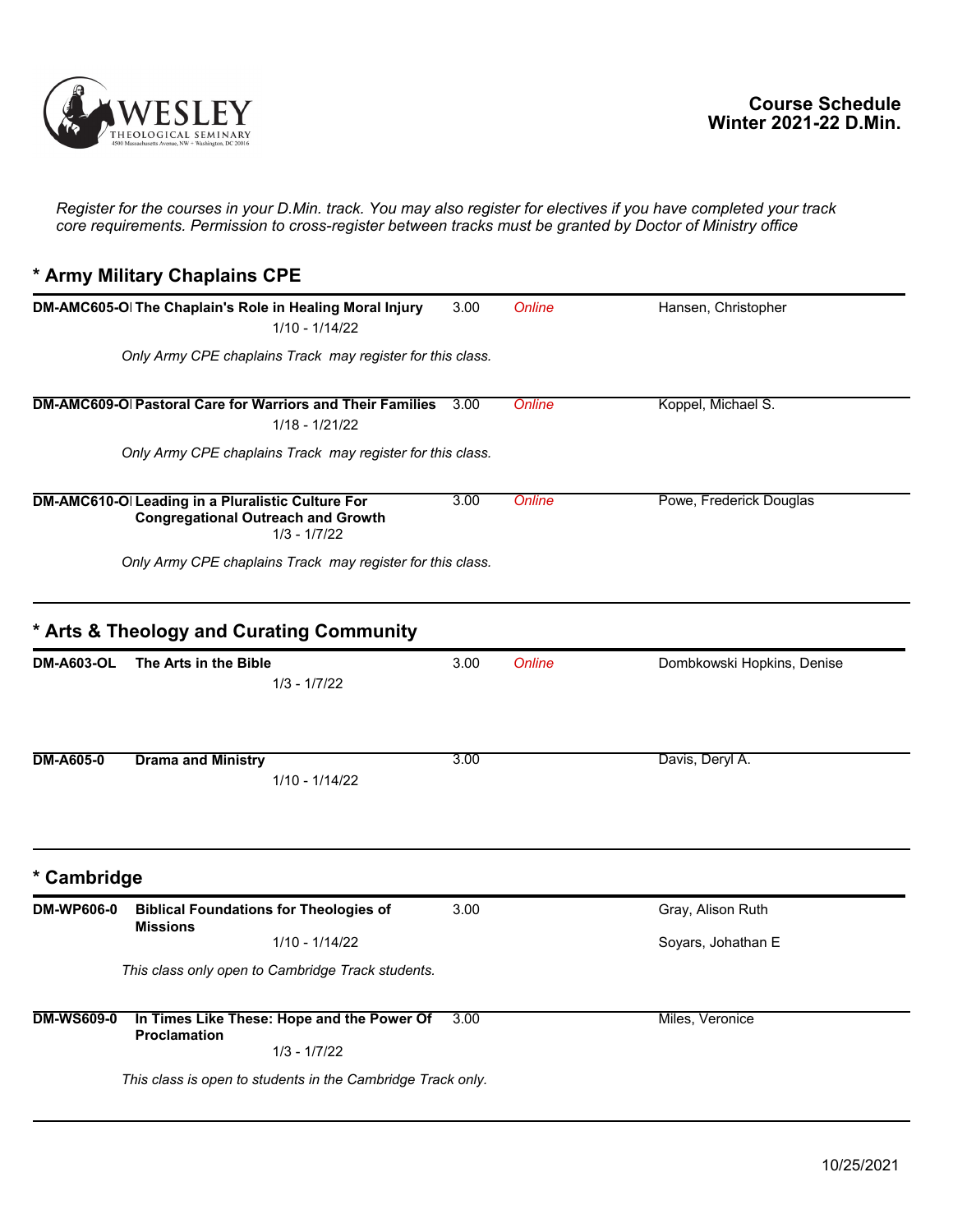

*Register for the courses in your D.Min. track. You may also register for electives if you have completed your track core requirements. Permission to cross-register between tracks must be granted by Doctor of Ministry office*

## **\* Church Leadership**

| <b>DM-L609-OL</b> | <b>Contemporary Issues in Ecclesiology</b><br>$1/3 - 1/7/22$              | 3.00 | Online            | Young, Josiah U.            |
|-------------------|---------------------------------------------------------------------------|------|-------------------|-----------------------------|
|                   | Leadership Track P                                                        |      |                   |                             |
| <b>DM-L613-OL</b> | <b>Church Leader As Consultant</b><br>$1/3 - 1/7/22$                      | 3.00 | Online            | Beaumont, Susan K.          |
|                   | Leadership Track O                                                        |      |                   |                             |
| * Global Asian    |                                                                           |      |                   |                             |
| <b>DM-G605-A</b>  | Leadership: Global Asian D<br>$1/11 - 1/14/22$                            | 3.00 | 9:00AM - 4:30PM   | McAllister-Wilson, David F. |
|                   | Only open to Global Asian track students.                                 |      |                   |                             |
| <b>DM-G605-B</b>  | Leadership: Global Asian D<br>$1/17 - 1/21/22$                            | 3.00 | $9:00AM - 4:30PM$ | McAllister-Wilson, David F. |
|                   | Only open to Global Asian track students.                                 |      |                   |                             |
| <b>DM-G612-A</b>  | <b>New Testament</b><br>$1/11 - 1/14/22$                                  | 3.00 | 9:00AM - 4:30PM   | Works, Carla                |
|                   | Only open to Global Asian track students.                                 |      |                   |                             |
| <b>DM-G612-B</b>  | <b>New Testament</b><br>1/17 - 1/21/22                                    | 3.00 | $9:00AM - 4:30PM$ | Works, Carla                |
|                   | Only open to Global Asian track students.                                 |      |                   |                             |
| * Life Together H |                                                                           |      |                   |                             |
| <b>DM-T603-OL</b> | <b>Biblical and Pastoral Foundations for Spiritual 3.00</b><br>Leadership |      | <b>Online</b>     | Dombkowski Hopkins, Denise  |
|                   | $1/10 - 1/14/22$                                                          |      |                   |                             |
|                   | <b>Howard Thurman Track</b>                                               |      |                   |                             |